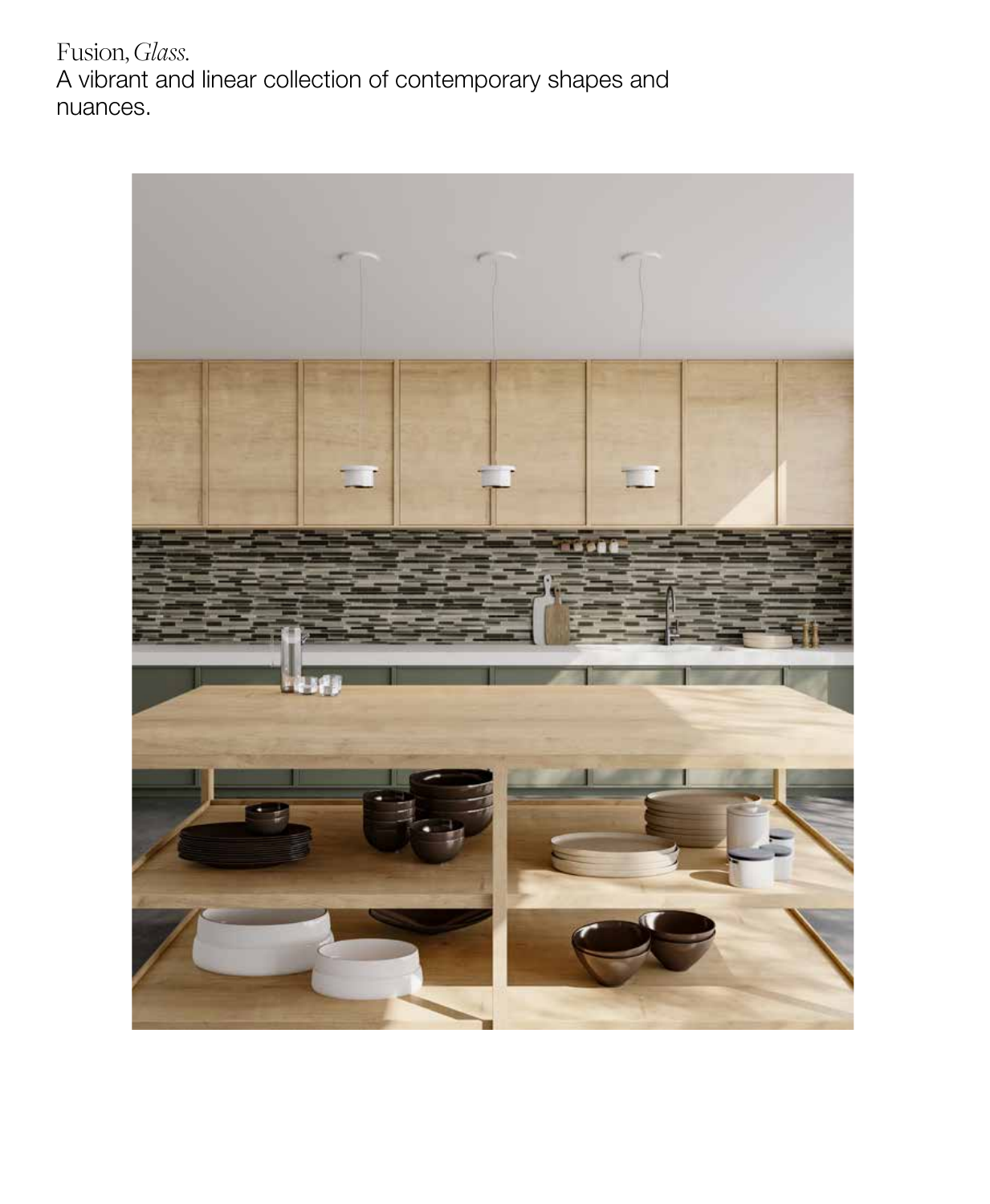Modern, prismatic and multifaceted surfaces.



Fusion, *Glass. Published: September, 2021*

2 *Glass* service, establishing itself among the largest tile and stone brands in the world. Passionate, dedicated and driven to bring together truly exceptional products that embody modernity, innovation and refinement. Anatolia provides its partnering customers across the world access to an extensive inventory as well as superior

*The World of Anatolia*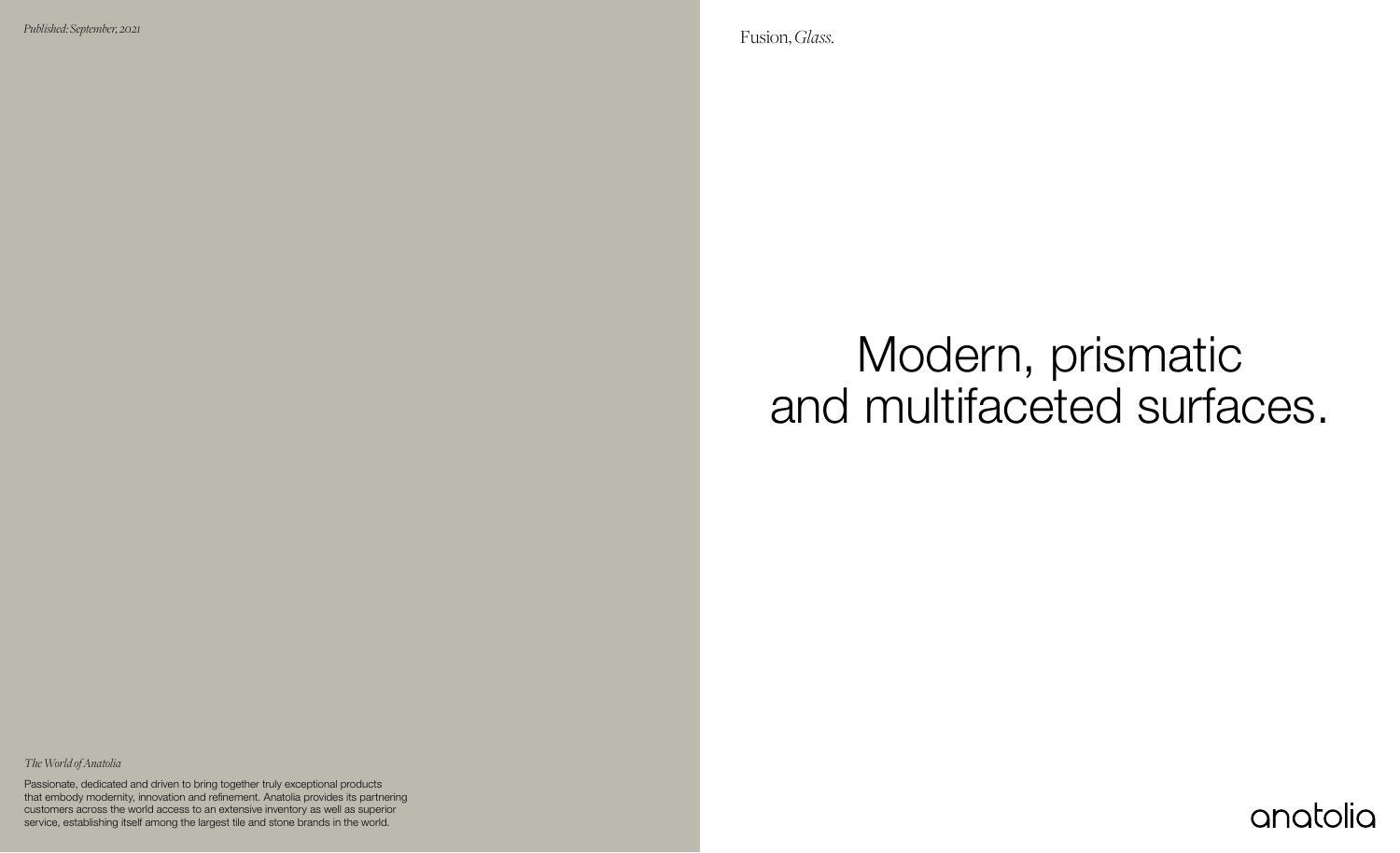#### *Random Strip Mosaics*



Rock 3001-0100-0



Plantation 3001-0099-0





Clay 3001-0095-0





Erosion 3001-0096-0



3001-0097-0





Carbon

3001-0094-0

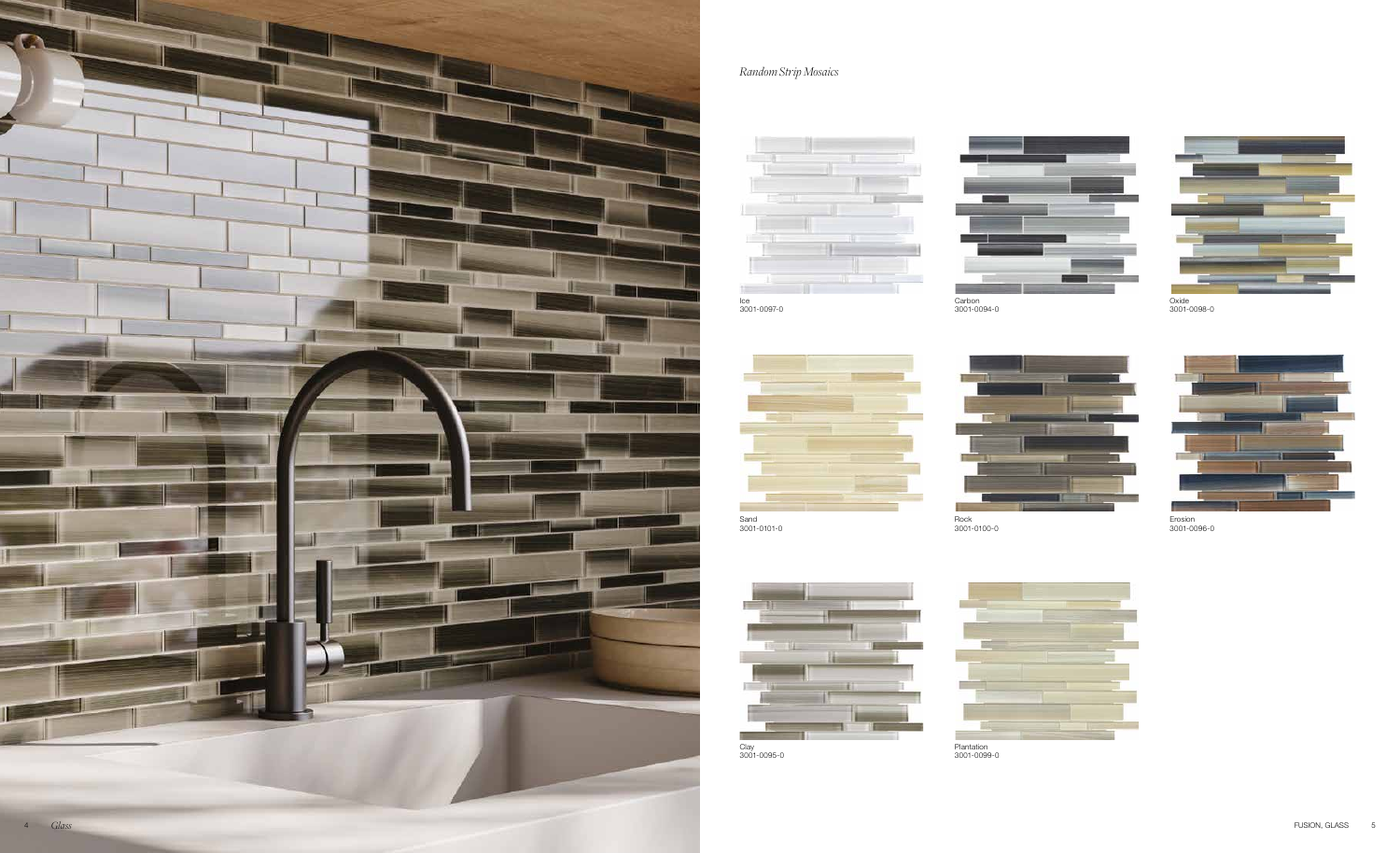Fusion Clay Random Strip Glossy Glass Mosaic

 $\blacksquare$ 



**IT THE**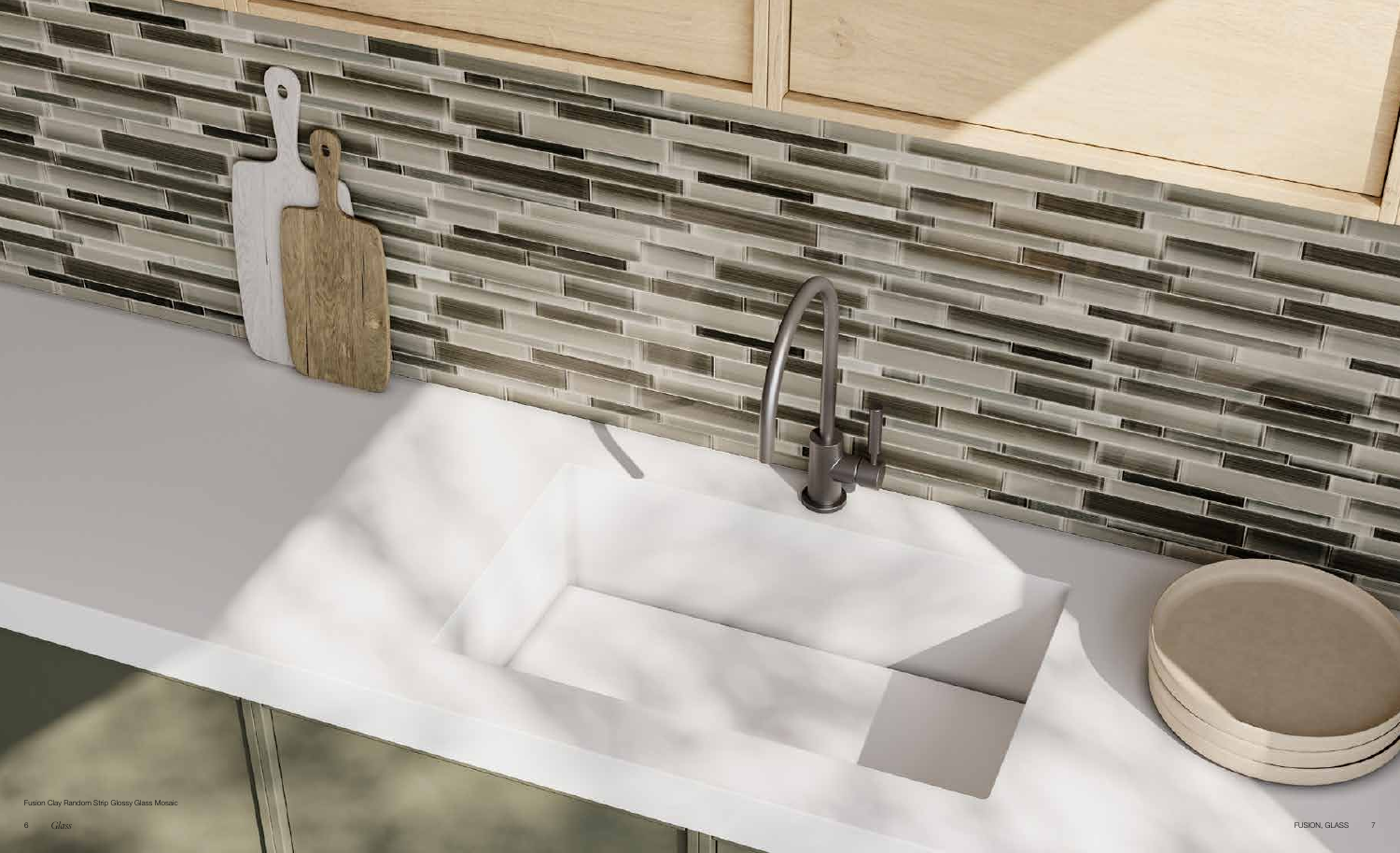*The Anatolia difference* Unmatched elegance and unparalleled perfection.

Anatolia reinvents shapes and design compositions through refined color pallettes, innovative graphical refinements and creative reinterpretations of traditional, cultural and trend led inspirations. Meticulous care is taken to enhance a product's formation through graphical and technical improvements at every step of the development and execution process. This leads to the most exquisite and discerning tile collections.

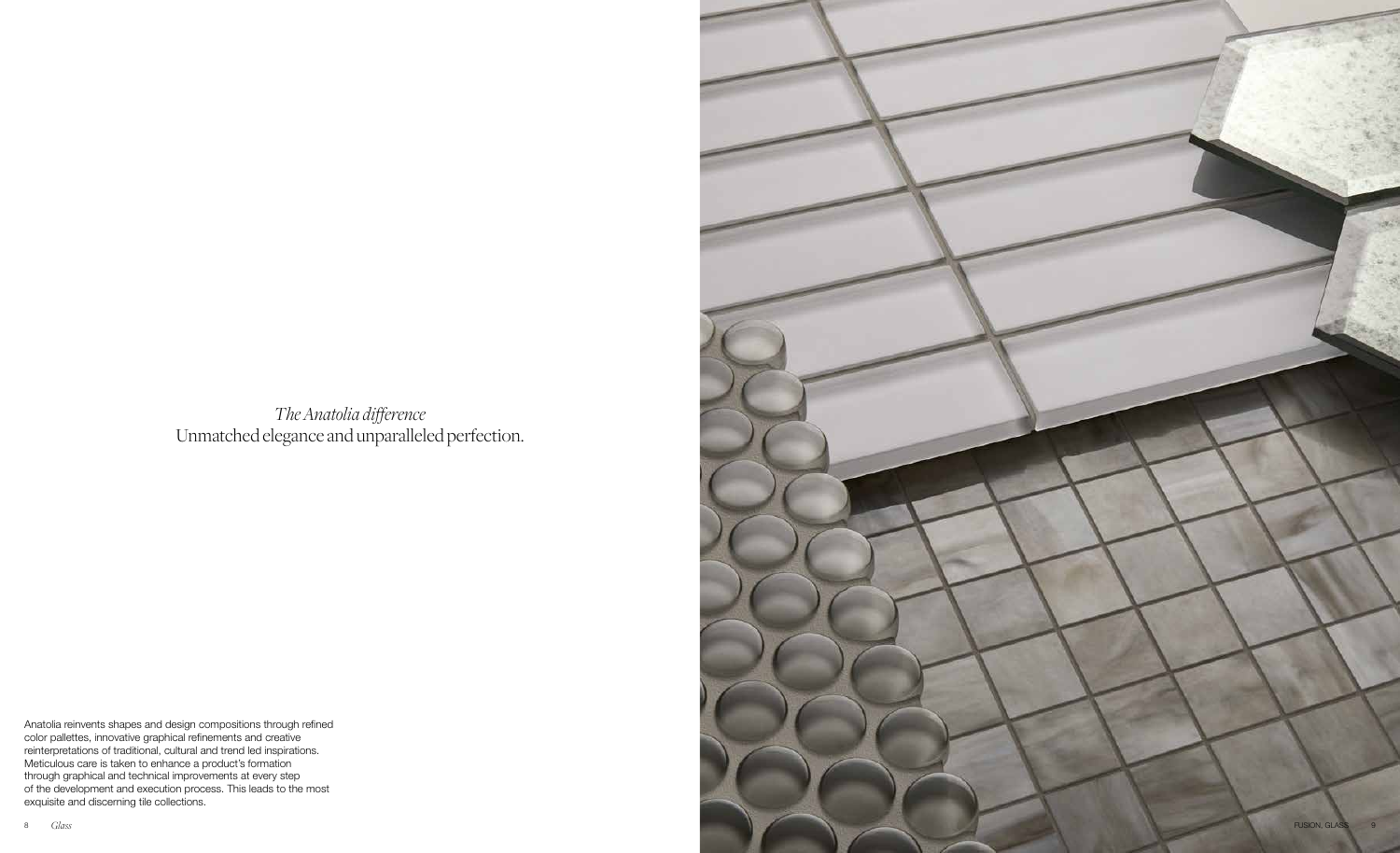*Technical Performance* Avant-garde design and attention to detail.

The goal of Anatolia's design department was to create the utmost elegant and sophisticated product, a perfect blend of functionality and style. New technical aspects, innovative shapes, and a new color palette were designed to represent the vibrant and lively nature of metropolitan city life, inspired by its culture and history.

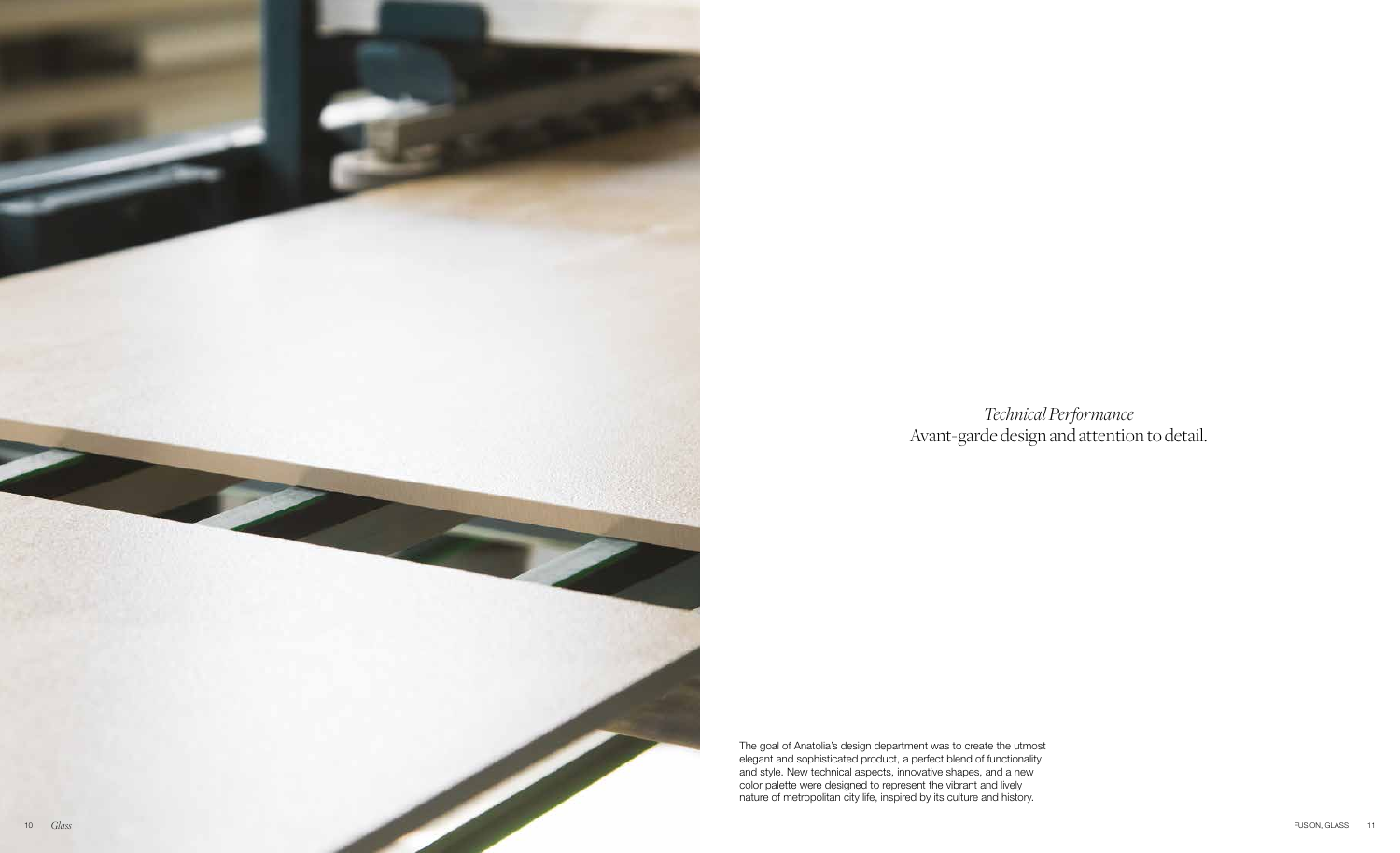### Packaging information

 *Fusion Product & Packaging Information*

*Key logistical details including item codes and product specifications.*

|                                                    | ACTUAL<br><b>DIMENSIONS</b> | <b>THICKNESS</b> | <b>ITEM CODE</b> | LBS<br><b>BOX</b> | KGS<br><b>BOX</b> | PCS BOX | SQFT<br><b>BOX</b> | M <sub>2</sub><br>BOX | <b>BXS</b><br><b>SKID</b> | SQFT<br><b>SKID</b> | M <sub>2</sub><br><b>SKID</b> |
|----------------------------------------------------|-----------------------------|------------------|------------------|-------------------|-------------------|---------|--------------------|-----------------------|---------------------------|---------------------|-------------------------------|
| FUSION CARBON RANDOM STRIP FUSION GLASS MOSAIC     | 302 x 302 mm                | 8 mm             | 3001-0094-0      | 37.76             | 17.13             | 10      | 10 <sup>1</sup>    | 0.91                  | 36                        | 360                 | 32.83                         |
| FUSION CLAY RANDOM STRIP FUSION GLASS MOSAIC       | 302 x 302 mm                | 8 mm             | 3001-0095-0      | 38.13             | 17.3              | 10      | 10                 | 0.91                  | 36                        | 360                 | 32.83                         |
| FUSION EROSION RANDOM STRIP FUSION GLASS MOSAIC    | 302 x 302 mm                | 8 mm             | 3001-0096-0      | 37.84             | 17.16             | 10      | 10 <sup>1</sup>    | 0.91                  | 36                        | 360                 | 32.83                         |
| FUSION ICE RANDOM STRIP FUSION GLASS MOSAIC        | 302 x 302 mm                | 8 mm             | 3001-0097-0      | 37.88             | 17.18             | 10      | 10                 | 0.91                  | 36                        | 360                 | 32.83                         |
| FUSION OXIDE RANDOM STRIP FUSION GLASS MOSAIC      | 302 x 302 mm                | 8 mm             | 3001-0098-0      | 38.3              | 17.37             | 10      | 10                 | 0.91                  | 36                        | 360                 | 32.83                         |
| FUSION PLANTATION RANDOM STRIP FUSION GLASS MOSAIC | 302 x 302 mm                | 8 mm             | 3001-0099-0      | 38.07             | 17.27             | 10      | 10                 | 0.91                  | 36                        | 360                 | 32.83                         |
| FUSION ROCK RANDOM STRIP FUSION GLASS MOSAIC       | 302 x 302 mm                | $8 \text{ mm}$   | 3001-0100-0      | 37.81             | 17.15             | 10      | 10                 | 0.91                  | 36                        | 360                 | 32.83                         |
| FUSION SAND RANDOM STRIP GLASS SLATE BLEND MOSAIC  | 302 x 302 mm                | $8 \text{ mm}$   | 3001-0101-0      | 37.76             | 17.13             | 10      | 10                 | 0.91                  | 36                        | 360                 | 32.83                         |

#### Technical information

| Usage Recommendations* |                          | <b>GLOSSY GLASS</b> |              |  |
|------------------------|--------------------------|---------------------|--------------|--|
| APPLICATION            |                          | WALL                | <b>FLOOR</b> |  |
| <b>INTERIOR</b>        | RESIDENTIAL              | ٠                   |              |  |
|                        | COMMERCIAL               | ٠                   |              |  |
|                        | <b>HEAVY COMMERCIAL</b>  |                     |              |  |
| <b>EXTERIOR</b>        | RESIDENTIAL / COMMERCIAL |                     |              |  |

\* These recommendations are not defined by ANSI/ISO standards.

| Technical Information |                          |                                           |                                        |  |  |
|-----------------------|--------------------------|-------------------------------------------|----------------------------------------|--|--|
|                       | WATER ABSORPTION         | ANSI / ISO - (%)                          | < 0.5%                                 |  |  |
| $\rightleftharpoons$  | ABRASION RESISTANCE      | ANSI / ISO                                | CLASS <sub>1</sub>                     |  |  |
|                       | <b>SCRATCH HARDNESS</b>  | ANSI / ISO - (Mohs)                       | N/A                                    |  |  |
| $\mathbb{R}^{\infty}$ | <b>BREAKING STRENGTH</b> | $ANSI - (Ibf)$<br>$ISO - (N)$             | >150<br>>650                           |  |  |
|                       | SHADE VARIATION          |                                           | V <sub>3</sub>                         |  |  |
|                       | <b>SLIP RESISTANCE</b>   | ANSI - DCOF (WET)<br><b>ISO - R VALUE</b> | <b>GLOSSY N/A</b><br><b>GLOSSY N/A</b> |  |  |
| <u>/;\</u>            | CHEMICAL RESISTANCE      | ANSI / ISO                                | <b>CLASS A</b>                         |  |  |
| $\frac{25}{4}$        | STAIN RESISTANCE         | ANSI / ISO                                | CLASS A / CLASS 5                      |  |  |
|                       | <b>FROST RESISTANCE</b>  | ANSI / ISO                                | PASS                                   |  |  |

## Usage recommendations

*Anatolia's recommendations for suitable applications.*

*Tile collection performance based on industry standards.*

Test values are based on ANSI standards according to: ANSI A137.2 Variances in test values can occur in different production lots.